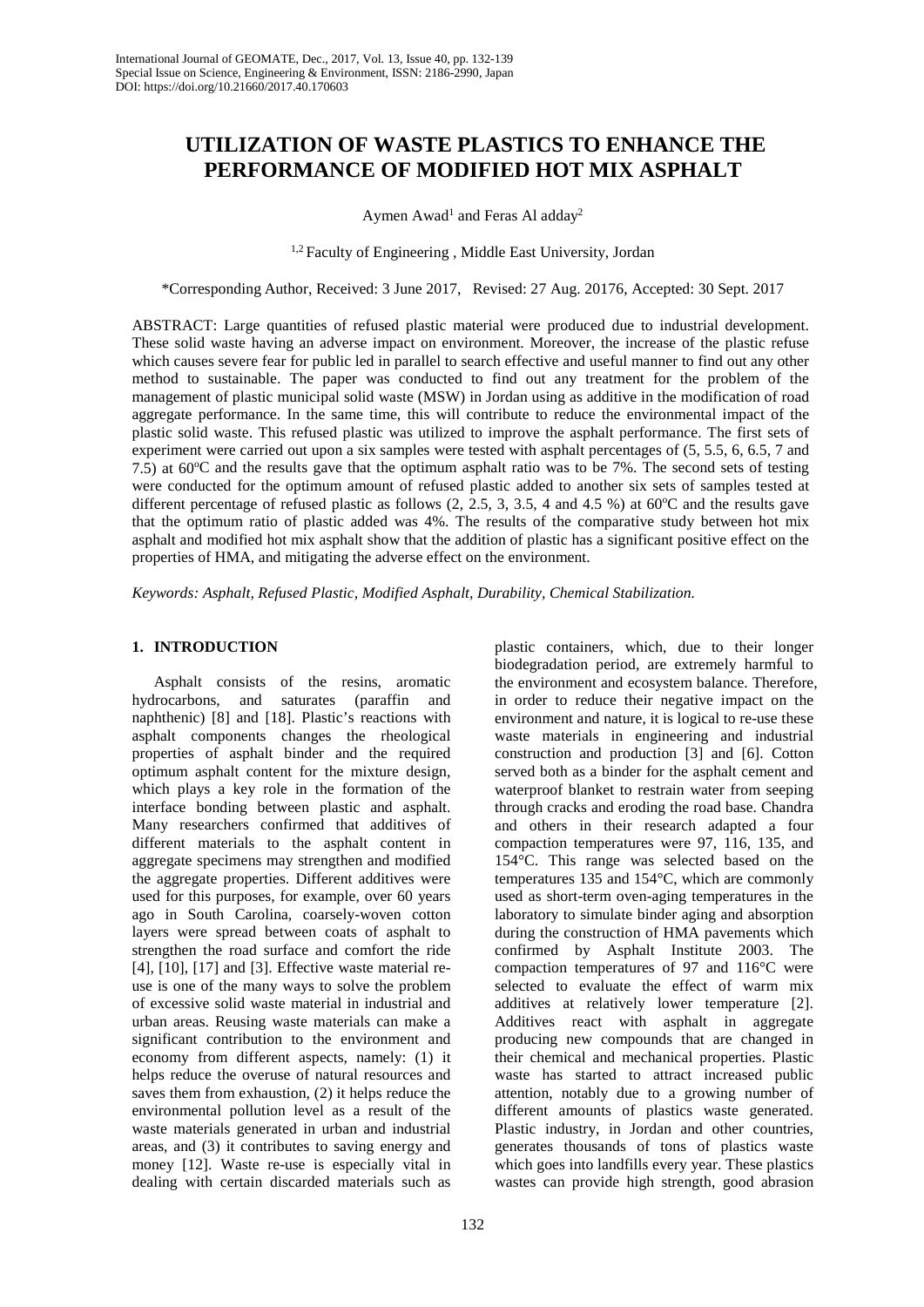resistance, and can withstand deterioration from some chemical, mildew, and rotting [5]. Plastics solid wastes make excellent candidates for various civil engineering applications including pavement rehabilitation and road construction. As a result, different waste materials were explored and recycling for environmental and economic advantages and also the possibility of solid waste reuse in road construction [17].

Polyethylene Terephthalate (PET) and High density Polyethylene (HDPE) are used in most bottling applications of water, yoghurt and soft drinks, but in terms of littering, however, one of the worst culprits is polyethylene (or "polythene") bags, for food packaging and sachet water bags. Every day, a multitude of items that are either partly or completely made of plastic are used and these plastics eventually end up in the landfills. Depending on the quality of the plastic, it may take anywhere from a few days to several years to break down in landfills, but it never breaks down completely into particles that can be used in nature. As such, plastic is one of the worst offenders when it comes to environmental pollution [19].

## **1.1 Research Objectives**

The main objective of this study is to investigate the potential use of plastic refuse as a modifier to improve the performance of hot mixed asphalt (HMA) under the influence of water effects which can be affect the surface course of flexible pavement during and placed in service. Other secondary objectives include, determination and comparison of the mechanical properties of hot mix asphalt samples with and without additive of plastic refuse.

#### **1.2 Research Scope**

This study investigated the volumetric properties of hot mixed asphalt – (HMA) mixtures containing different percentage of refuse plastics additives tested at small scale of time intervals from 0 up to 16 hours at fixed testing temperature of 60oC (Marshall's test procedures). Four sets of mixtures, including pure asphalt and different percentages of refuse plastics - modified were prepared and tested for volumetric properties. The mixtures were subjected to subsequence changes of time from 0 to 16 hours with optimum values of asphalt and refuse plastics additives.

## **2. METHODOLOGY AND TESTING PROCEDURES**

## 2.1. **Materials and Aggregate Preparations**

The aggregate was obtained from locally source cleaning with tap water at ambient temperature  $(23^{\circ}C)$ , then the aggregate was washed with tap water again. After that the aggregate dried at 105°C for 24 hours to elaborate the water content. Sieving analysis was done to separate the appropriate size of aggregate according to Jordanian Standards. Marshall Specimens were prepared in the laboratory<br>conditions according to Marshall's Test  $conditions$   $according$  to Procedures ASTM D1559-76.

# **2.2. Physical and Mechanical Testing and Specifications**

Testing of some mechanical and physical properties of the aggregate were executed. This includes gradation, Los Angles abrasion test, absorption test and optimum ratios of aggregate amounts as shown in Tables 1, 2 and 3. Table 1 shows the gradation tests according ASTM D 422 - Standard Test Method for Particle-Size Analysis of soils. Resulted physical properties of the asphalt specimens were tabulated in Table 4 - column 2, which shows the standard method used with corresponding values and units in columns 3 and 4, respectively.

Table 1 Specification Job Mixture (Sieve analysis)

| Sieve # | Passing<br>(% ) | Retained<br>(% ) | Retained<br>between $(\%)$ |
|---------|-----------------|------------------|----------------------------|
| 1"      | 100             | 0                | 0                          |
| $3/4$ " | 95              | 5                | 5                          |
| $1/2$ " | 85              | 15               | 10                         |
| 3/8"    | 67              | 33               | 18                         |
| #4      | 42              | 58               | 25                         |
| #8      | 27              | 73               | 15                         |
| #40     | 14              | 86               | 13                         |
| #50     | 9               | 91               | 5                          |
| #100    | 6               | 94               | 3                          |
| #200    | 5.7             | 94.3             | 0.3                        |

Table 2 The Los Angeles (L.A.) Abrasion Test Results

| Properties    | Test method | Value |
|---------------|-------------|-------|
| L.A. abrasion | ASTM C-131  | 31.2% |
| (% )          |             |       |

|  |  |  |  | Table 3 Specific Gravity of Aggregate |
|--|--|--|--|---------------------------------------|
|--|--|--|--|---------------------------------------|

| <b>Type of Materials</b> | Specific gravity |  |  |
|--------------------------|------------------|--|--|
| Coarse aggregate         | 2.50             |  |  |
| Fine aggregate           | 2.62             |  |  |
| Filler                   | 2.71             |  |  |
| Asphalt                  | 1.05             |  |  |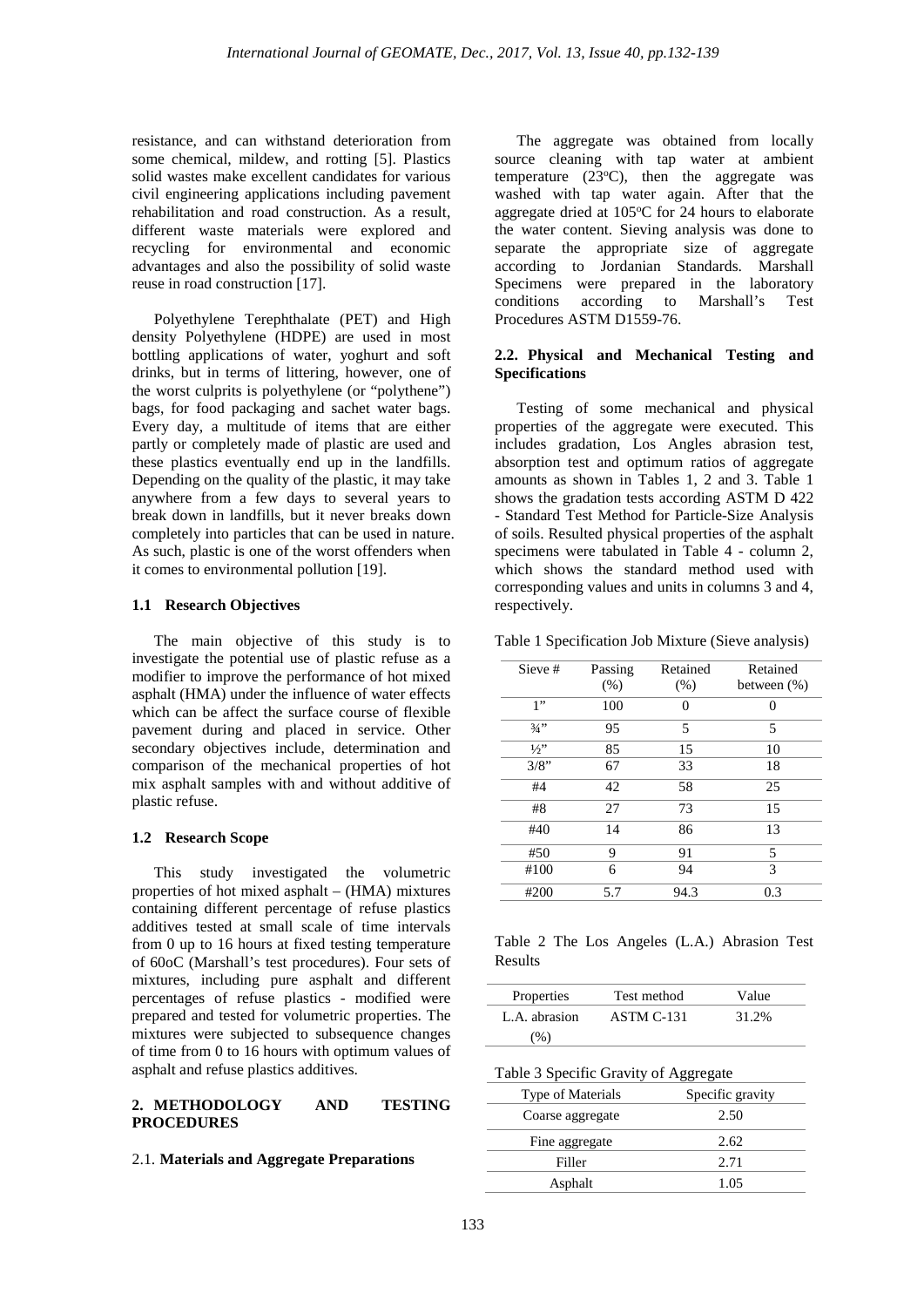## **2.3. Identifying of Optimum Bitumen Content of Hot Mixed Asphalt (HMA) Samples**

The identifying of Optimum Bitumen Content (OBC) for (HMA) samples using Marshal Mix design procedure have been examined for a six sets of samples (3 samples for each set) with different percentages of asphalt including 5, 5.5, 6, 6.5,7 and 7.5% by weight. This was done to determine the best percentage (optimum ratio) of bitumen content for the aggregates used. Marshal stability, flow, specific gravity and air voids were determined at 60°C.

# **2.4. Identifying Of Optimum Bitumen Content of Hot Mixed Asphalt (HMA) With Refuse Plastic Samples**

Again the same procedures were adapted to identify the Optimum plastic refused Content for (HMA) samples mixed with plastic refuse additives using Marshal Mix design procedure. A total of 15 samples were prepared for 2% to 6 % plastic refuse with 1% incremental by weight of  $(OBC)$ , at  $60^{\circ}$ C.

## **2.5. Immersion Time Effect Studies**

The time effects on samples properties were achieved by preparing preliminary samples from HMA without plastic refuse includes 15 samples at the time intervals of 1, 2, 4, 8 and 16 hours, 3 sample each set at 7% of asphalt OBC percentage. These experiments were done to determine the effect of time on these mixture mechanical properties at 60°C. The second part of this research was executed to determine the effect of time on asphalt OBC with refuse plastic mixture at 60°C, which include preparing 15 samples of HMA with 4% of plastic refuse percentage additives.

#### **2.6. Limitations**

The results obtained depend on set of limitations and criteria that were taken into account during the experimental work. These limitations are as follows, percentages of asphalts cement are utilized in HMA within the range of 5 – 7.5% with 0.5% by weight increments, percentages of plastic refuse are utilized in asphalt mix within the range of  $2 - 6\%$  with 1% by OBC asphalt weight increments, only one type of plastics refuse was studied as a modifier of asphalt mixtures and finally the long effect (more than 16 hours) of water immersion on the performance of the HMA is not investigated in this report due to the time constraint, finally the composition of plastic refuse wasn't analyzed since it is a solid waste and

generally it has the composition of polyethylene plastic bags and can be describe as shown in Table 5 below.

|  |                            |  | Table 4 Bitumen Utilize in Experiments for |  |
|--|----------------------------|--|--------------------------------------------|--|
|  | <b>Physical Properties</b> |  |                                            |  |

| Test                       | Method $(2)$   | <b>Unit</b> | Value     |
|----------------------------|----------------|-------------|-----------|
| (1)                        |                | (3)         | (4)       |
| Penetration at 25          | <b>ASTMD</b>   | 1/10        | $60 - 70$ |
| $0C$ , $100 g$ , $5 s$     | 5-97           | mm          |           |
| Flash point                | ASTM D-        | $\rm ^{o}C$ | 312       |
|                            | 92             |             |           |
| Fire point                 | ASTM D-        | $\rm ^{o}C$ | 331       |
|                            | 92             |             |           |
| Ductility $(25\text{ °C})$ | ASTM D-        | cm          | 103       |
|                            | 92             |             |           |
| Softening point            | <b>ASTM D-</b> | $\rm ^{o}C$ | 52        |
|                            | 36             |             |           |
|                            |                |             |           |

| Table 5 Polyethylene Plastic |                                 |  |  |
|------------------------------|---------------------------------|--|--|
| Properties:                  | Value:                          |  |  |
| Tensile Strength:            | $0.20 - 0.40$ N/mm <sup>2</sup> |  |  |
| Thermal Coefficient of       | $100 - 220 \times 10^{-6}$      |  |  |
| Expansion:                   |                                 |  |  |
| Max. Continued Use           | 65 °C (149 °F)                  |  |  |
| Temperature:                 |                                 |  |  |
| <b>Melting Point:</b>        | 110 °C (230 °F)                 |  |  |
| Density:                     | $0.910 - 0.940$ g/cm3           |  |  |

#### **3. RESULTS AND DISCUSSION**

#### **3.1. Marshal's Test Results**

Laboratory work results are carried out in two stages, firstly stage represents the Marshal's Test which is carried out with different percentages of bitumen at (5, 5.5, 6.5.7 and 7.5%) (w/w) %. The results are analyzed in order to obtain the optimum bitumen content (OBC), secondly stage was related to study the behavior of mechanical properties of the samples with addition of different percentage of plastics waste refused to asphalt content. Determination of the optimum bitumen contents (AC) are represented in Fig.1. Corresponding physical properties results of hot asphalt specimens are shown in Figs.1, 2, 3, 4, 5 and 6, for bulk specific gravity, stability, air voids  $(V_a)$ , voids in minerals aggregate, flow and voids percentage filled with asphalt, respectively. It was found that the optimum bitumen content (OBC) was 7% of asphalt to aggregate (weight by weight ratio). Fig.1 shows that as the bitumen content increase the bulk specific gravity until it reaches 7 % content of asphalt, after that specific gravity is decreased. As the percentage of asphalt increases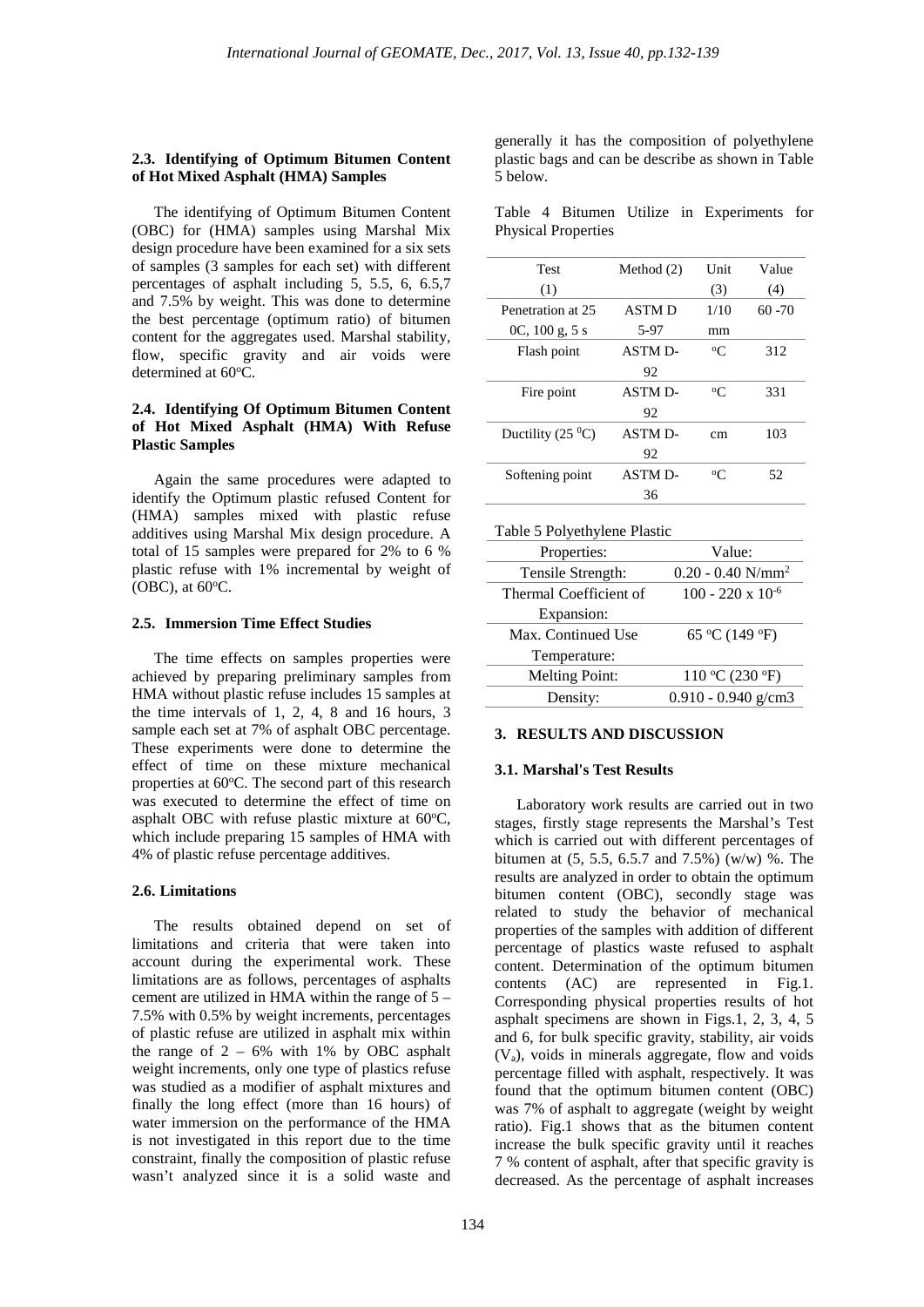in samples the sliding of aggregate is increased which produce to the inter-locking of aggregate with each other. After a 7% of (OBC) the effect of asphalt is inversely as shown in Fig.1. The property of bulk specific gravity is very important for pavement design.



Fig.1 Bulk specific gravity of asphalt mix – asphalt Content relationship

Fig. 2 shows the behavior of stability (kg) with asphalt content (AC) percentage variations. The results give that as the asphalt content increases the stability increase up to critical value furthermore it decreases. It was found that the highest stability value is 1230 kg at the optimum asphalt content of 7 percent. On the other side Fig.3 shows the relationship between the air void  $(V_a)$  versus the asphalt content AC. It is clear that as the asphalt content increase the air voids are decrease.





Fig.3 Air voids–asphalt content relationship

The relationship between asphalt content and voids in mineral aggregates is represented in Fig.4. It is clear that as the asphalt content increased the voids in mineral aggregates. This may refer to less attraction between the aggregate particles in the samples generated in case of higher asphalt content in the specimens. This in agreement with the results achieved as in [13].

A good point to discuss is that at high percent of asphalt content (i. e., above 7 % ) where the stability of the specimens decrease. This may be attributed to the increase in permeability of asphalt inside the aggregates that dents the aggregate to absorb high amount of asphalt and this behavior compile with the results achieved as in [7], which states that " at percent air voids above 8 percent, small changes in air voids leads to a large increases in permeability".



Fig.4 Voids in mineral aggregates –asphalt content relationship

Fig.5 shows flow results for different bitumen contents. Flow of asphalt mix increases as the bitumen content increased.



Fig.5 Flow–asphalt content relationship

Fig.6 shows the voids percentage filled with asphalt (VFA %) results for different bitumen contents. Minimum VFA content value is at the lowest bitumen percentage (5%), VFA% increases gradually as bitumen content increases due to the increase of voids percentage filled with bitumen in the asphalt mix.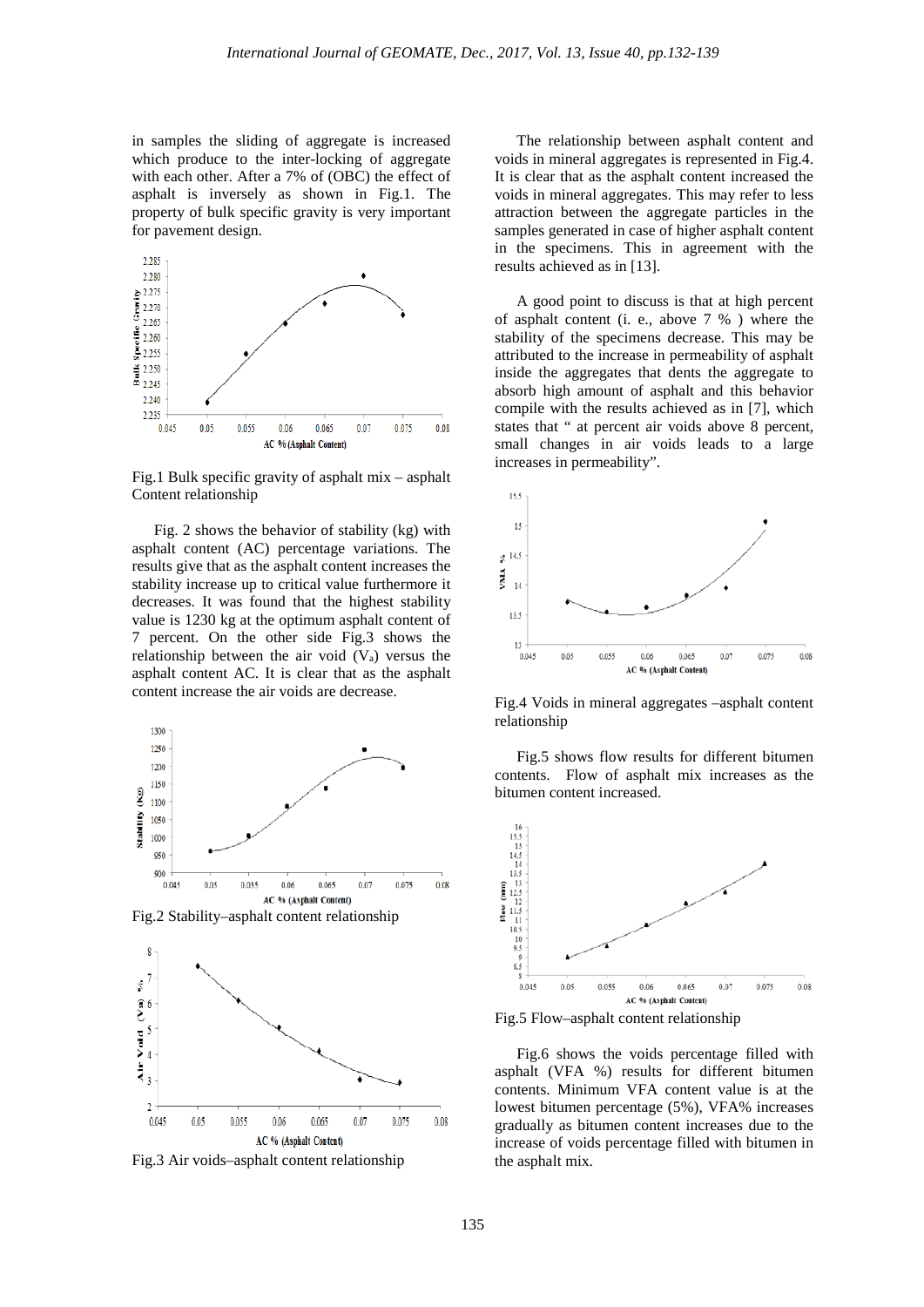

Fig.6 Voids percentage filled with asphalt - asphalt content relationship

Improvement in the properties of hot mixed bitumen are summarized as follows the asphalt content at the highest stability is 7.2 %, the asphalt content of 6.5% was achieved at the allowed percentages of air voids  $(V_a)$  of 4 %, the asphalt content at the highest value of bulk density bulk density  $= 7\%$ , the optimum asphalt content (OBC)  $=(7.2+6.5+7)/3 = 6.9\%$  or  $(OBC) = 7\%$ .

## **3.2. Part two - hot mix asphalt with plastic refuse.**

## *3.2.1. Stability*

This part of research corresponds to the results of testing the hot asphalt specimens mixed with plastic refuse (PR) . As shown in Fig.7 the stability of an asphalt sample is increased up to a value after which it is decreased. This value of stability was found to be 1460 KG at optimum bitumen content (OBC) of 7% mixed with 5% of refused plastic (w/w) ratio (plastic / asphalt content). A comparison between the results in part one Fig.1 where the stability was found to be 1225 KG at optimum asphalt content (BOC) of 7% with the new value of 1460 KG as shown in Fig.7 below, this means that an addition of 4.7 % of refused plastic increases the stability of asphalt sample with a value of 235 kg with 19.1 % stability percentage increased at critical conditions.



Fig.7 Stability values with varying plastic refuse content

#### *3.2.2. Bulk specific gravity*

Since, the bulk specific gravity (of solids) is defined as the ratio of the mass in air of a unit volume of a permeable material (including both

permeable and impermeable voids normal to the material) at a stated temperature to the weight in air of equal density of an equal volume of gas-free distilled water at a stated temperature. As shown in Fig.8 any increase in plastic content increase the bulk specific gravity of the mix up to maximum value of 2.29 at 4.3 % content. After that the value is decreasing. The resulting decrease in the bulk specific gravity value may be due to the lower specific gravity of the plastic material in comparison with the mineral aggregates.



Fig.8 Bulk specific gravity of asphalt mix – plastic refuse Content relationship

#### *3.2.3. Air voids*

The air void is one of the vital bituminous mixture parameters used for pavement design and the achievement of optimum asphalt content as in [1]-[9] and [11]. The volume of air voids is decreased with increasing of the plastic content as clear in Fig.9. This property is important for the pavements designed to serve in hot regions where the asphalt is suspected to flushing and bleeding where increased void ratio can be a solution for these problems and this as in [12].



Fig.9 Air void values with varying plastic refuse content

# *3.2.4. Voids in mineral aggregate (VMA)*

Voids in mineral aggregate (VMA) provide space for binder films on the aggregate particles .The durability of the mixture increases with the film thickness on the aggregate particles. In order to have the required durability of the mixture, minimum VMA requirements are recommended. Zoorab and Suparma in (2004) reported that the use of recycled plastics composed predominantly of polypropylene and low density polyethylene in plain bituminous concrete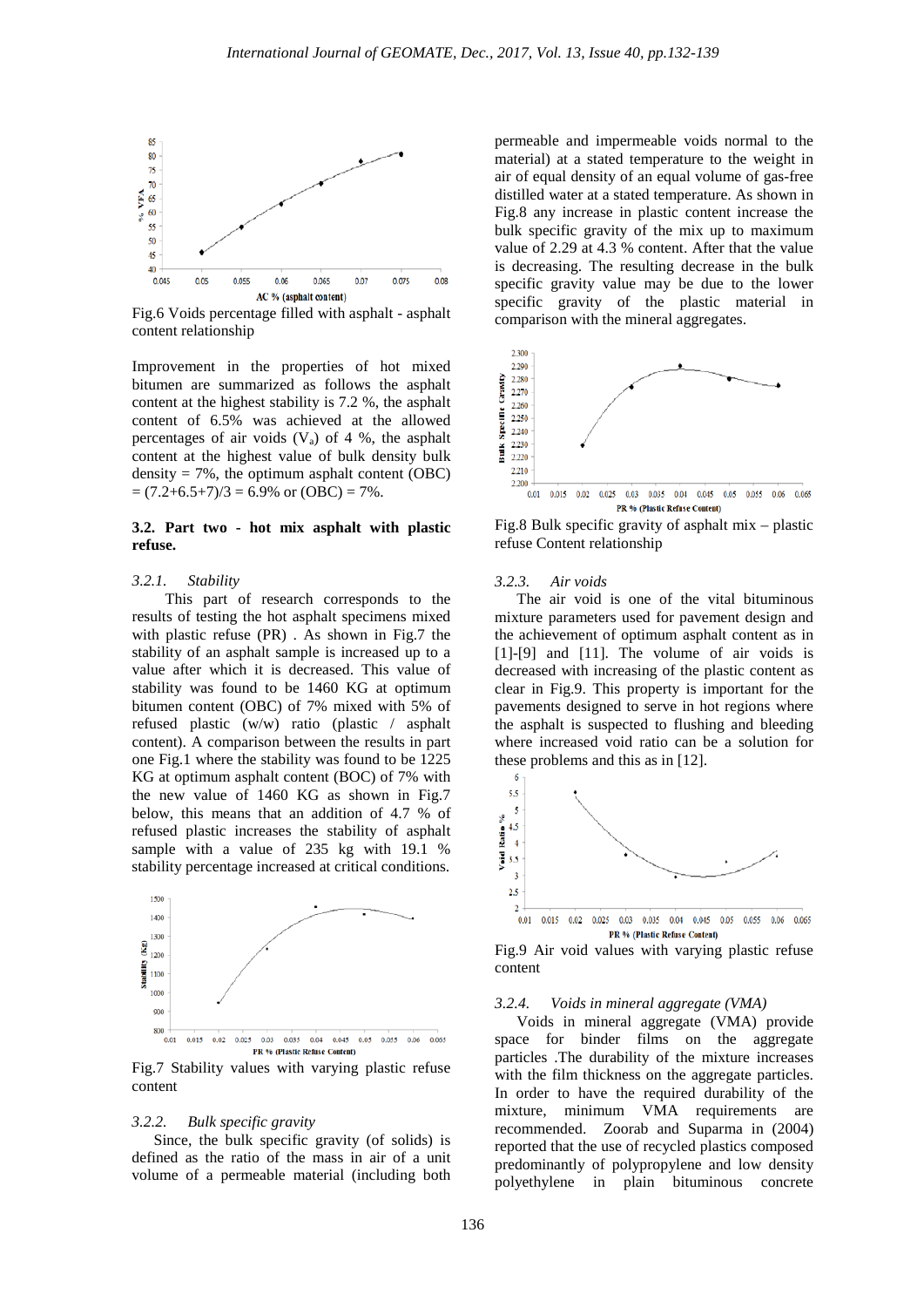mixtures will increased durability and improved fatigue life. While, Zaniewski and Yan in 2013, concluded that a bleed down is observed when the asphalt flows off the aggregate while the sample is hotter. The VMA value versus (PR) for a percentage range of binder contents which is illustrated in Fig.10 below.



Fig.10 Voids in mineral aggregates –asphalt content relationship

As displayed in Fig.11, an increase in the PR causes the flow value to decrease slightly. As an elaborated in the last section, this result can contribute to the formation of a stiffer mixture. However, a high percentage of PR causes the flow to increase while the stability decreases.



Fig.11 Flow values with varying plastic refuse content



Fig.12 Voids percentage filled with asphalt asphalt content relationship

Fig.12 shows that as the percentage of voids filled increases up to a point of 76 % the mixture of asphalt and refused plastic also increases up to 0.048 % of (PR), after which, the voids filled is decreasing as the PR content is increasing. This behavior may due to increase in stiffens of the sample after the ultimate value where the asphalt doesn't fill the voids.

#### 3.3. **Part Three - Immersion time effect studies.**

This part of research shows the comparison between the properties of the conventional and modified asphalt mixtures for specimens under the effects of water immersion. Fig.13 shows that stability of the two specimens of the control mixture and PR mixture samples.



Fig.13 Stability of conventional (Control) and (PR) asphalt mixture

It is obvious from Fig.13 that as the time increase the stability decreases till it reach kind of constant value after  $11 - 16$  hours. This is because the grater the time of exposure, the oily material tends to evaporate and make the mix more stiff, till it reach a certain point then start gradually to collapse. So it is clearly that the flow property of samples mix with plastic refuse is better than the conventional and tends to maintain it properties as much as possible. This may be due to the effect of polypropylene (PE) additive in asphalt mixture which increases the adherent forces and homogeneity of mixture and aggregate. (PE) additive helps holding the oily material in the mix and maintain the properties of the mix.

On the other hand, Fig.14 shows the flow property for conventional (Control) and (PR) asphalt mixture samples. Results for different time are represented in Fig.14 below. It is clear that as the time increases the flow increases. This may be due to the fact that as submerge time of the specimen in water increases the adherent force between asphalt and aggregate decreases. This behavior may be due to the effects of water which removes the cover of asphalt film on the aggregate surfaces and water inters the aggregate's surface groves. As a results, this will damage and weak the asphalt mixture which increase the time of flow.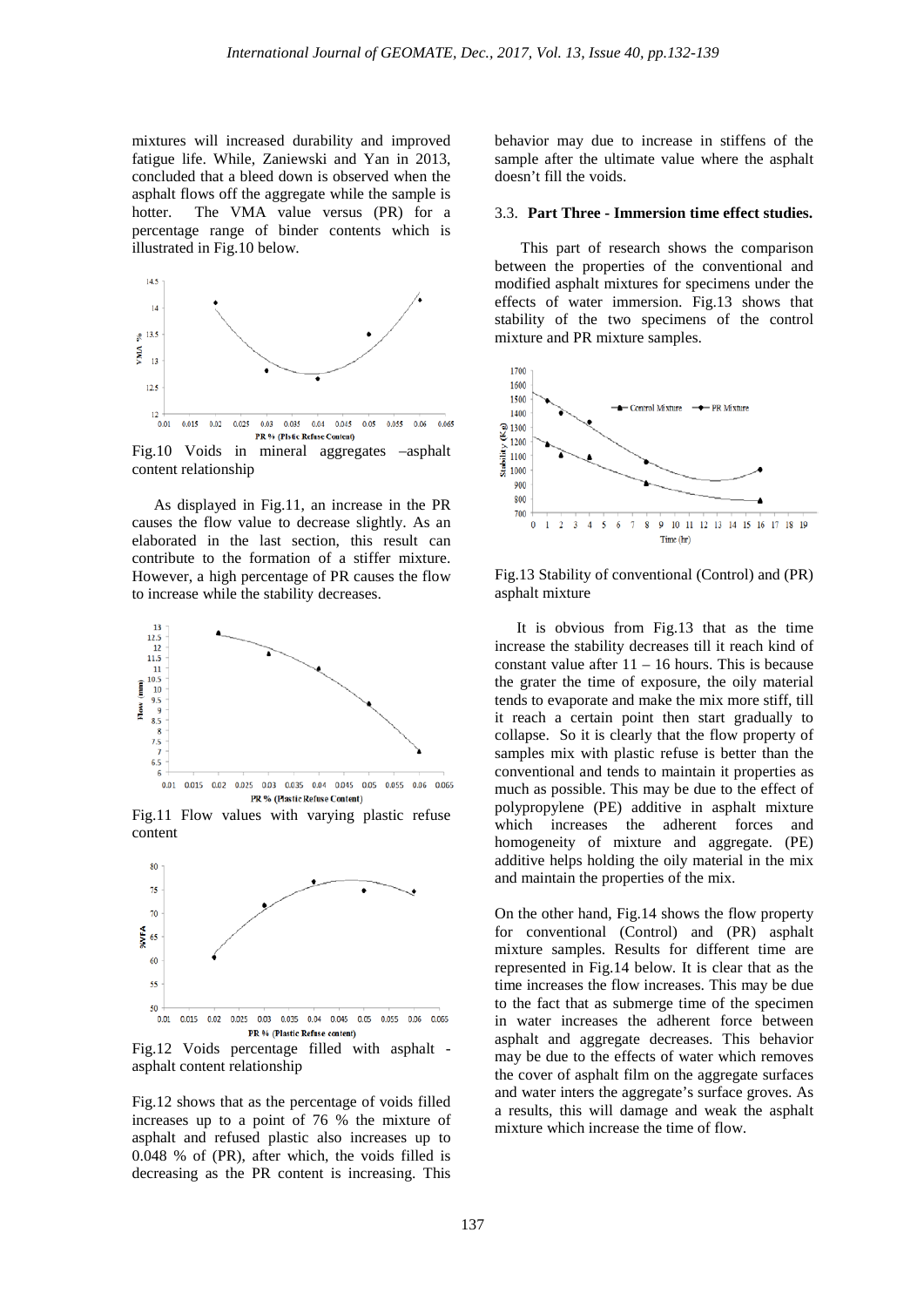

Fig.14 Flow with time of conventional (Control) and (PR) asphalt mixture

In general, flow can give an indication how much stiff the mix is, the mix with high flow value means that it is relatively weak. The relationship between flow and stability is negative the higher stability lesser flow and vice versa. Fig. 14 shows lower flow value at origin and starts increasing gradually as time elapsing.

# **4. CONCLUSION**

It is concluded that an improvements of physical properties of propylene-asphalt mixture specimens in comparison with conventional asphalt specimens at optimum ratios had been deducted. The stability of conventional asphalt specimens was lower than the stability of (PR) asphalt mixture specimens. While the flow of (PR) asphalt mixture at optimum refused plastic with asphalt content of 4 % is decreasing with increasing PR content. Durability of PR mixture is increased with 43.75 percentage related to the value of conventional sample at 16 hours of testing time. Finally, flow of PR mixture is decreased with 10 percentage related to the value of conventional sample at 16 hours of testing time. Finally, it is clear that a significant improvement in stability and flow values are of 20 % increase in stability and 123 % decrease in flow values as shown in Figs.4 and 5 with Figs.7 and 11, this will help to develop a new generation of high performance paving products.

## **5. RECOMMENDATIONS**

More investigations are recommended to carry further upon the materials used in this research to identify the engineering properties with using an alternative plastic types such as polypropylene. Conducting such research by using different types of aggregate and size distribution are useful for determination new and improved asphalt pavements mixtures.

#### **6. ACKNOWLEDGMENT**

The authors are grateful to the Middle East University, Amman, Jordan for the financial support granted to cover the publication fee of this research article.

# **7. REFERENCES**

- [1] Ahmedzade, P., & Yilmaz, M., "Effect of polyester resin additive on the properties of asphalt binders and mixtures". Construct Build Mater 2008;22:481–6.
- [2] Chandra, K. Akisetty., Soon-Jae, Lee., & Serji, N. Amirkhanian, " Effects of Compaction Temperature on Volumetric Properties of Rubberized Mixes Containing Warm-Mix Additives". Journal of materials in civil engineering © ASCE / august 2009 / 409.
- [3] Fontes, LPTL., Trichês, G., Pais, JC., & Pereira, PAA, "Evaluating permanent deformation in asphalt rubber mixtures". Construct Build Mater 2010; 24: 1193 –200.
- [4] George BS, "Evaluation of the Phillips Petroleum company's product petromat". Unpublished report; 1976.
- [5] Huaxin, Chen., Qinwu, Xu., & Xi'an, "Experimental study of fibers in stabilizing and reinforcing asphalt binder". Elsevier Ltd. All rights reserved, TX 78712, USA: 2009.
- [6] Ismail, ZZ., & AL-Hashmi, EA, "Use of waste plastic in concrete mixture as aggregate replacement". Waste Manage 2008;28:2041–7.
- [7] John, P. Zaniewski., & Yu, Yan, " Hot Mix Asphalt Concrete Density, Bulk Specific Gravity, and Permeability ". Asphalt Technology Program Department of Civil and Environmental Engineering Morgantown, West Virginia 2/1/2013
- [8] Morozov, VA., Starov, DS., Shakhova, NM., & Kolobkov, VS, "Production of paving asphalts from high-wax crude oils".Chem.Technol Fuels Oils 2004;4:23–6.
- [9] National Asphalt Pavement Association (NAPA), "Designing and constructing SMA mixture. State of the Practice". Quality Improvement Series 122- (2010).
- [10]Putman, BJ., & Amirkhanian, SN, "Utilization of waster fibers in stone matrix mixtures". Resource Conserve Recycling 2004;42:265– 75.
- [11]Sengoz, B., & Topal, A, "Minimum voids in mineral aggregate in hot-mix asphalt based on asphalt film thickness". Build Environ 2007; 42:3629–35.
- [12]Serkan & Tapkın, "The effect of polypropylene fibers on asphalt performance ". Civil Engineering Department, Faculty of